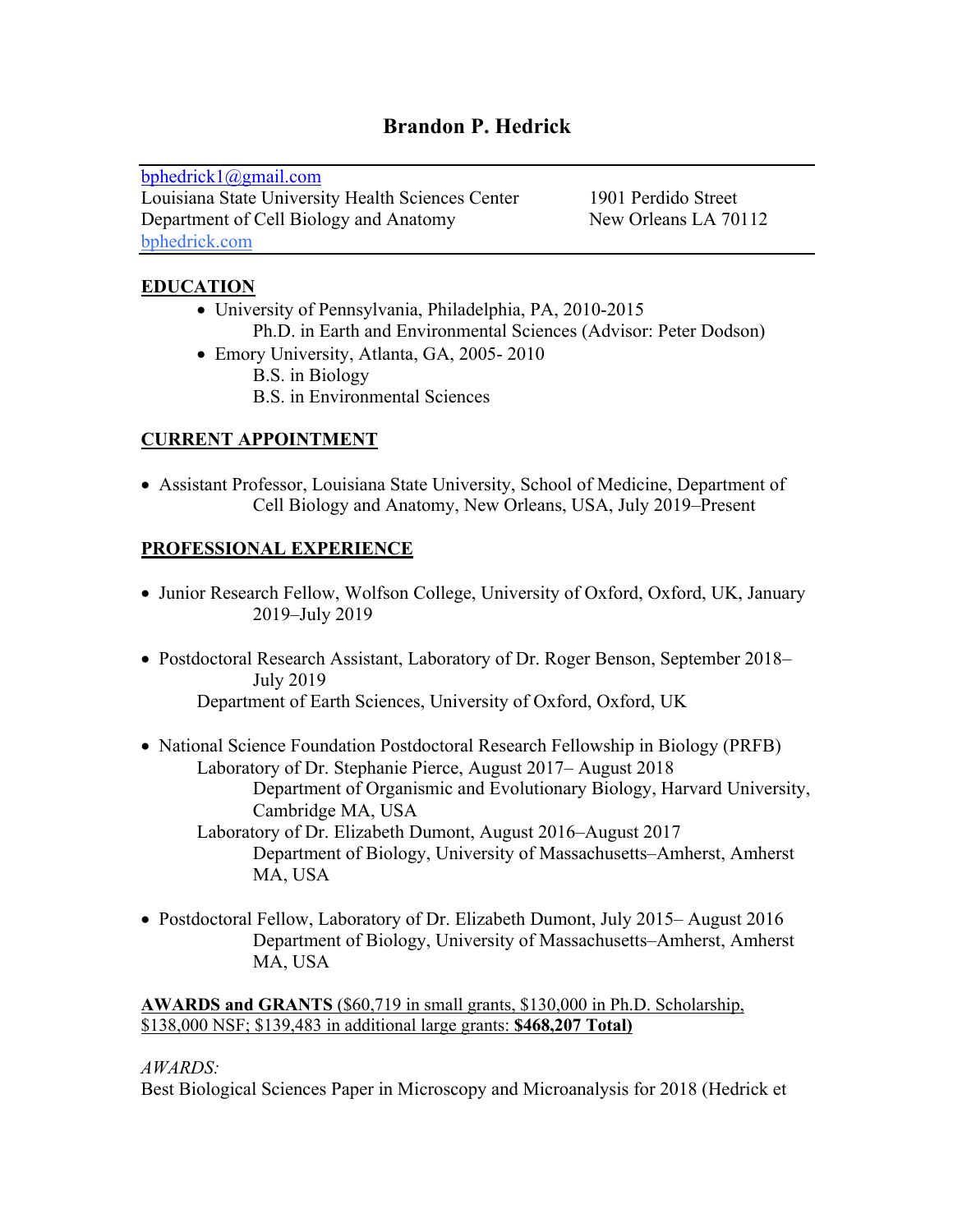al., 2018; Microscopy and Microanalysis) University of Pennsylvania Outstanding Teaching Assistant Award 2014

#### *GRANTS:*

Research Enhancement Program (Co-PI) (2020) \$39,570 Louisiana State University Internal Grant (2019) \$22,313 Japan Society for the Promotion of Science (JSPS) Postdoctoral Fellowship (2018, declined) **\$77,660** *National Science Foundation Postdoctoral Research Fellowship in Biology (PRFB)* (2016) **\$138,000** University of Pennsylvania Paleontology Fund (2015) \$2800 Jurassic Foundation (2015) \$2069 University of Pennsylvania Paleontology Fund (2014) \$3500 University of Pennsylvania Paleontology Fund (2013) \$3300 The Greg and Susan Walker Endowment (2013) \$1170 Western Interior Paleontological Society Karl Hirsch Memorial Grant (2012) \$1000 University of Pennsylvania Paleontology Fund (2012) \$1,300 Paleontological Association: Sylvester Bradley Grant (2012) £1,100 University of Pennsylvania Research Foundation (2012) \$35,950 The Greg and Susan Walker Endowment (2011) \$530 University of Pennsylvania Paleontology Fund (2011) \$4,500 University of Pennsylvania Paleontology Fund (2010) \$3,100 Benjamin Franklin Fellowship (2010-2015) \$26,000/ yr

**PUBLICATIONS** (\*denotes student author)

| 2020 | Hedrick, B. P., Heberling, M., Meineke, E., Turner, K., Grassa, C.,<br>Kennedy, J., Park, D., Clarke, J., Cook, J., Blackburn, D., Edwards, S.,<br>and Davis, C. 2020. Digitization and the future of natural history |
|------|-----------------------------------------------------------------------------------------------------------------------------------------------------------------------------------------------------------------------|
|      | collections. BioScience biz 163. https://doi.org/10.1093/biosci/biz163.                                                                                                                                               |
| 2020 | Hedrick, B. P., Dickson, B., Dumont, E. R., Pierce, S. E. 2020. The                                                                                                                                                   |
|      | Evolutionary Success of Rodents Is Not Linked to the Evolution of                                                                                                                                                     |
|      | Locomotor Innovation. Scientific Reports 10:717.                                                                                                                                                                      |
| 2020 | Orbach, D. N., Brennan, P. L. R., Hedrick, B. P., Keener, W., Webber,                                                                                                                                                 |
|      | M. A., and Mesnick, S. L. 2020. Asymmetric and spiraled genitalia                                                                                                                                                     |
|      | coevolve with unique lateralized mating behavior. Scientific Reports 10:                                                                                                                                              |
|      | 3257. https://doi.org/10.1038/s41598-020-60287-w                                                                                                                                                                      |
| 2020 | Hedrick, B. P. and Dodson, P. 2020. Paleobiology in the 21 <sup>st</sup> Century.                                                                                                                                     |
|      | The Anatomical Record.                                                                                                                                                                                                |
| 2019 | Hedrick, B. P., Vander Linden, A.*, Cox, S., Watt, E., O'Roark, P.,                                                                                                                                                   |
|      | Cordero, S. A, Sutherland, C. 2019. Keeping salamanders off the streets:                                                                                                                                              |
|      | An assessment of one of the first amphibian road tunnels in the United                                                                                                                                                |
|      | States 30 years after installation. Journal of Urban Ecology 5(1):                                                                                                                                                    |
|      | https://doi.org/10.1093/jue/juz023                                                                                                                                                                                    |
| 2019 | Hedrick, B. P., Mutumi, G. L., Munteanu, V. D.*, Sadier, A., Davies, K.                                                                                                                                               |
|      | T. J., Rossiter, S. J., Sears, K. E., Dávalos, L. M., Dumont, E. R. 2019.                                                                                                                                             |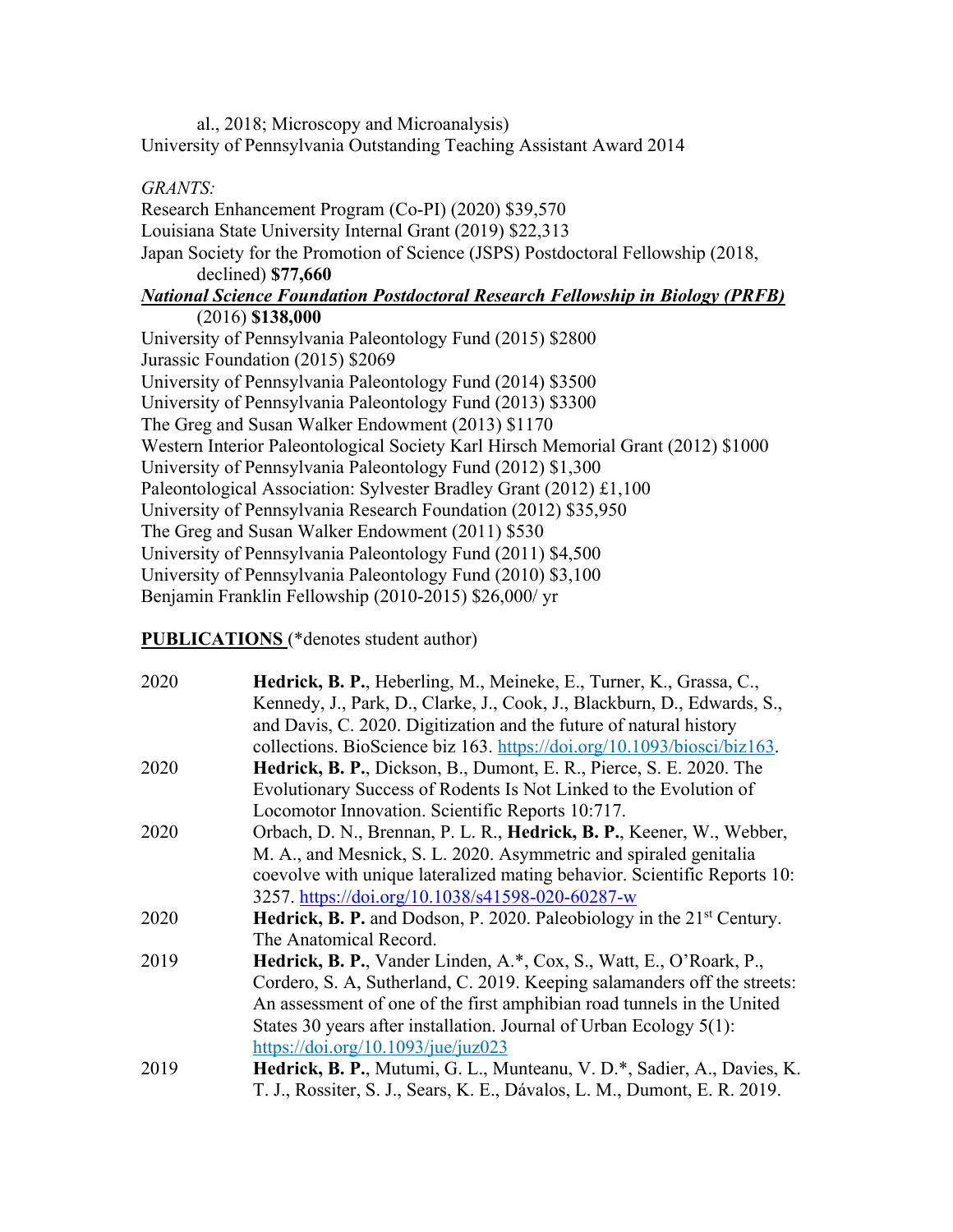| 2019 | Morphological diversification under high integration in a hyper diverse<br>mammal clade. Journal of Mammalian Evolution.<br>Butler, R. J., Sennikov, A. G., Dunne, E. M., Ezcurra, M. D., Hedrick, B.<br>P., Maidment, S. C. R., Meade, L. E., Raven, T. J., Gower, D. J. 2019.<br>Cranial anatomy and taxonomy of the erythrosuchid archosauriform<br><i>'Vjushkovia triplicostata'</i> Huene, 1960, from the Early Triassic of<br>European Russia. Royal Society Open Science. 6: 1911289. |
|------|----------------------------------------------------------------------------------------------------------------------------------------------------------------------------------------------------------------------------------------------------------------------------------------------------------------------------------------------------------------------------------------------------------------------------------------------------------------------------------------------|
| 2019 | https://doi.org/10.1098/rsos.191289<br>Hedrick, B. P., Cordero, S. A., Zanno, L. E., Noto, C., Dodson, P. 2019.<br>Quantifying shape and ecology in avian pedal claws: the relationship<br>between the bony core and keratinous sheath. Ecology and Evolution.<br>9:11545-11556.                                                                                                                                                                                                             |
| 2019 | Hedrick, B. P., Goldsmith, E.*, Tumarkin-Deratzian, A. R., Rivera-Sylva,<br>H., and Dodson, P. 2019. Filling in gaps in the ceratopsid histologic<br>database: Long bone histology of two basal centrosaurines. Anatomical<br>Record. https://doi.org/10.1002/ar.24099                                                                                                                                                                                                                       |
| 2019 | Hedrick, B. P., Antalek-Schrag, P.*, Conith, A. J., Natanson, L., and<br>Brennan, P. L. R. 2019. High variance and asymmetry in the shape of the<br>Spiny Dogfish Shark vagina revealed by 2D and 3D geometric<br>morphometrics. Journal of Zoology. https://doi.org/10.1111/jzo.12653                                                                                                                                                                                                       |
| 2019 | Hedrick, B. P., Schachner, E. R. Rivera, G., Dodson, P., and Pierce, S. E.<br>2019. The effects of skeletal asymmetry on biological variation in the<br>fossil record. Paleobiology $45(1)$ : 154–166.<br>https://doi.org/10.1017/pab.2018.42                                                                                                                                                                                                                                                |
| 2018 | Sadier, A., Davies, K. T. J., Yun, K., Yohe, L. R., Donat, P. Hedrick, B.<br>P., Dumont, E. R., Dávalos, L. M., Rossiter, S. J., and Sears, K. E. 2018.<br>Evidence for multifactorial processes underlying phenotypic variation in<br>bat visual opsins. eLife 7: e37412. https://doi.org/10.7554/eLife.37412                                                                                                                                                                               |
| 2018 | Hedrick, B. P. and Dumont, E. R. 2018. Putting the Leaf-Nosed Bats in<br>Context: A Geometric Morphometric Analysis of the Skulls and Jaws of<br>the Three Largest Families of Bats. Journal of Mammalogy 99 (5): 1042-<br>1054. https://doi.org/10.1093/jmammal/gyy101                                                                                                                                                                                                                      |
| 2018 | Hedrick, B. P., Yohe, L., Vander Linden, A.*, Davalos, L., Sears, K.,<br>Sadier, A., Rossiter, S. J., Davies, K. T. J. and Dumont, E. 2018.<br>Assessing Soft-Tissue Shrinkage Estimates in Museum Specimens Imaged<br>With Diffusible Iodine-Based Contrast-Enhanced Computed Tomography<br>(diceCT). Microscopy and Microanalysis $24(3)$ : $284-291$ .<br>https://doi.org/10.1017/S1431927618000399                                                                                       |
| 2018 | Vander Linden, A.*, Hedrick, B. P., Kamilar, J., and Dumont, E. R. 2018.<br>Atlas morphology, scaling, and locomotor behavior in primates, rodents,<br>and relatives (Mammalia: Euarchontoglires). Zoological Journal of the<br>Linnean Society: 185 (1): 283–299.<br>https://doi.org/10.1093/zoolinnean/zly042                                                                                                                                                                              |
| 2018 | Liu, B., Han, S., Hedrick, B. P., Modarres-Sadeghi, Y., Lynch, M. E.<br>2018. Perfusion applied to a 3D model of bone metastasis results in evenly                                                                                                                                                                                                                                                                                                                                           |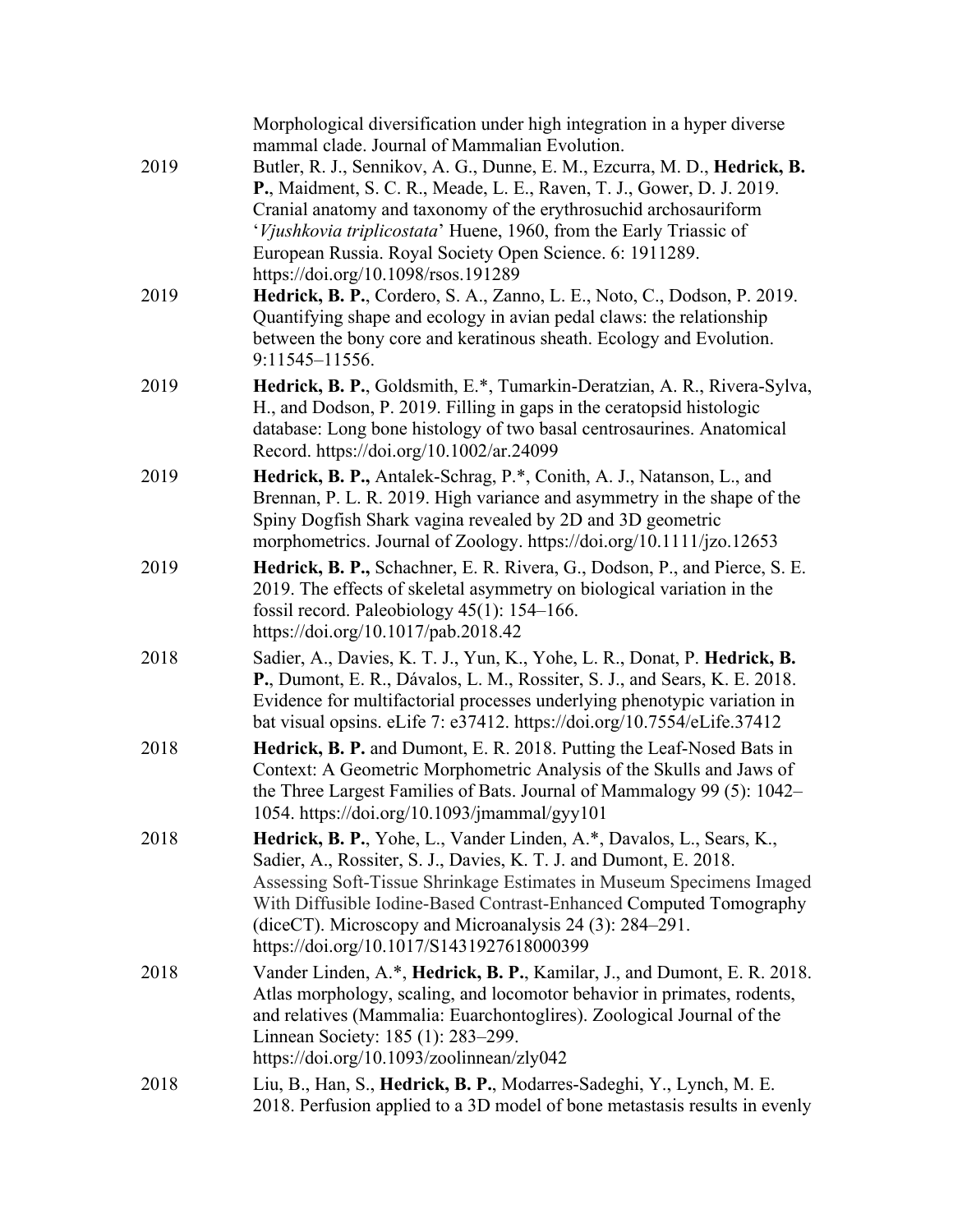|      | dispersed mechanical stimuli. Biotechnology and Bioengineering 115 (4):<br>1076-1085. doi: 10.1002/bit.26524                                                                                                                                                                                                                                     |
|------|--------------------------------------------------------------------------------------------------------------------------------------------------------------------------------------------------------------------------------------------------------------------------------------------------------------------------------------------------|
| 2018 | Orbach, D. N., Hedrick, B. P., Würsig, B., Mesnick, S. L., and Brennan,<br>P. L. R. 2018. The Evolution of Genital Shape Variation in Female<br>Cetaceans. Evolution 72(2): 261-273. doi: 10.1111/evo.13395                                                                                                                                      |
| 2016 | Anné, J., Hedrick, B. P., and Schein, J. P. 2016. First diagnosis of septic<br>arthritis in a dinosaur. Royal Society Open Science 3: 160222.                                                                                                                                                                                                    |
| 2016 | Hedrick, B.P., Gao, C. Tumarkin-Deratzian, A. R., Shen, C., Holloway,<br>J., Zhang, F., Hankenson, K. D., Liu, S., Anné, J., and Dodson, P. 2016.<br>An injured <i>Psittacosaurus</i> (Dinosauria: Ceratopsia) from the Yixian<br>Formation (Liaoning, China): Implications for Psittacosaurus biology. The<br>Anatomical Record 299(7) 897-906. |
| 2016 | Rivera-Sylva, H. E., Hedrick, B. P., Dodson, P. 2016. A new<br>centrosaurine (Dinosauria: Ceratopsia) from the Aguja Formation (Late<br>Campanian) of northern Coahuila, Mexico. PLoS One 11(4): e0150529.                                                                                                                                       |
| 2016 | Foth, C., Hedrick, B. P., and Ezcurra, M. D. 2016. Cranial ontogenetic<br>variation in early saurischians and the role of heterochrony in the<br>diversification of predatory dinosaurs. PeerJ 4: e1589.                                                                                                                                         |
| 2016 | Zhao, B., Hedrick, B. P., Gao, C., Tumarkin-Deratzian, A. R., Zhang, F.,<br>Shen, C., and Dodson, P. 2016. Histologic examination of an assemblage<br>of <i>Psittacosaurus</i> (Dinosauria: Ceratopsia) juveniles from the Yixian<br>Formation (Liaoning, China). The Anatomical Record 299(5): 601–612.                                         |
| 2015 | Hedrick, B. P., Manning, P. L., Lynch, E. R., Cordero, S. A.*, and<br>Dodson, P. 2015. The geometry of taking flight: limb morphometrics in<br>Mesozoic theropods. Journal of Morphology. 276:152-166.                                                                                                                                           |
| 2015 | Hedrick, B. P., Zanno, L. E., Wolfe, D. G., and Dodson, P. 2015. The<br>slothful claw: Osteology and taphonomy of Nothronychus mckinleyi and<br>graffami (Dinosauria: Theropoda) and anatomical considerations for<br>derived therizinosaurids. PLoSONE 10(6): e0129449.                                                                         |
| 2014 | Hedrick, B. P., Tumarkin-Deratzian, A., and Dodson, P. 2014. Bone<br>microstructure and relative age of the holotype specimen of the<br>diplodocoid sauropod dinosaur Suuwassea emilieae. Acta Palaeontologica<br>Polonica 59 (2): 295-304.                                                                                                      |
| 2014 | Hedrick, B. P., Gao, C., Omar, G. I., Zhang, F., Shen, C., and Dodson, P.<br>2014. The osteology and taphonomy of a Psittacosaurus bonebed<br>assemblage. Cretaceous Research 51: 321-340.                                                                                                                                                       |
| 2013 | Hedrick, B. P. and Dodson, P. 2013. Lujiatun psittacosaurids:<br>understanding individual and taphonomic variation using 3D geometric<br>morphometrics. PLoS ONE. 8(8) e69265.                                                                                                                                                                   |

*Manuscripts in Review:*

# **TEACHING EXPERIENCE**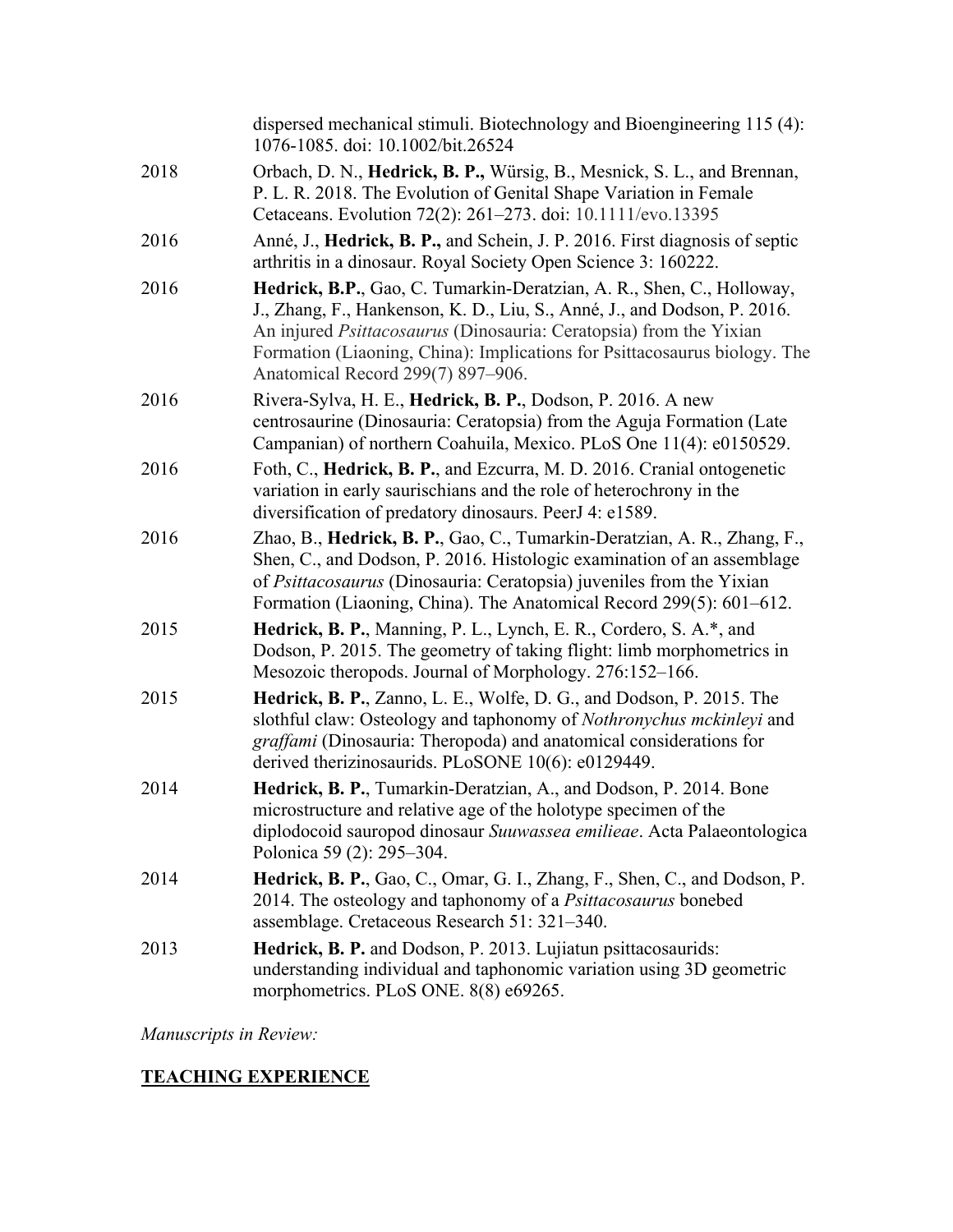**Assistant Professor**, Louisiana State University Health Sciences Center, School of Medicine, Department of Cell Biology and Anatomy 2019–Present

**Adjunct Professor**, Elms College, Department of Natural Sciences, Mathematics, and Technology 2016–2017

*Courses (as Instructor):*

- ANAT 6522 (LSUHSC): Allied Health Gross Anatomy (2020–Present) -Course director in cadaver-based human dissection and lecture aimed at occupational therapists, physical therapists, and physician assistants.
- ANAT 100 (LSUHSC): Medical Gross Anatomy and Embryology (2019–Present) -Cadaver-based human dissection and lecture on human anatomy and embryology for first-year medical students. The course consists of 4 hour-long lectures per week and 8–9 hours in lab per week. In the first month of the course, embryology is the focus of the course, while the last three months of the course center on anatomy of adults.
- DENT 1101 (LSUHSC): Gross Anatomy and Neuroanatomy (2020) -Cadaver-based human dissection and lecture on human anatomy and neuroanatomy for first-year dental students. The course consists of 4 hourlong lectures per week and 8–9 hours in lab per week. The first three months of the course center on adult human anatomy and the last month concerns neuroanatomy.
- HLSC 2412 (LSUHSC): Nursing Gross Anatomy (2019–Present) -Cadaver-based human dissection aimed at nursing students. Dissection labs were 3 hours, twice per week and were aimed at getting nursing students comfortable with general human anatomy.
- ANAT 279 (LSUHSC): Introduction to Biostatistics (2020) -Upper-level course on introductory biostatistics and research methods, covering basic statistical techniques and their implementation in the R statistical computing software.
- ANAT 291 (LSUHSC): Graduate Student Seminar Series (2020) -Upper-level graduate student course where graduate students in the Cell Biology and Anatomy department go through papers relevant to their theses or manuscripts that they are writing. Additionally, we discuss job applications, postdoc opportunities, and directions that PhDs can go outside of academia.
- BIO 124 (Elms College): General Biology II (2017) -Taught introductory biology to primarily first-generation college students emphasizing the evolution and diversity of life on earth.
- BIOL793G (UMass–Amherst): Introduction to Geometric Morphometrics (2016) -Developed, organized, and taught a course on research methods. The course was split into two parts: (1) introductory statistics including t-tests, ANOVAs, regressions, MANOVAs, and ordination methods and (2) shape analyses. Students developed their own projects through the course, many of which were continued after the course as independent studies.
- GEOL615 (UPenn): Evolutionary History of the Mammalia (2015) -Developed, organized, and taught mammalian evolution. This course was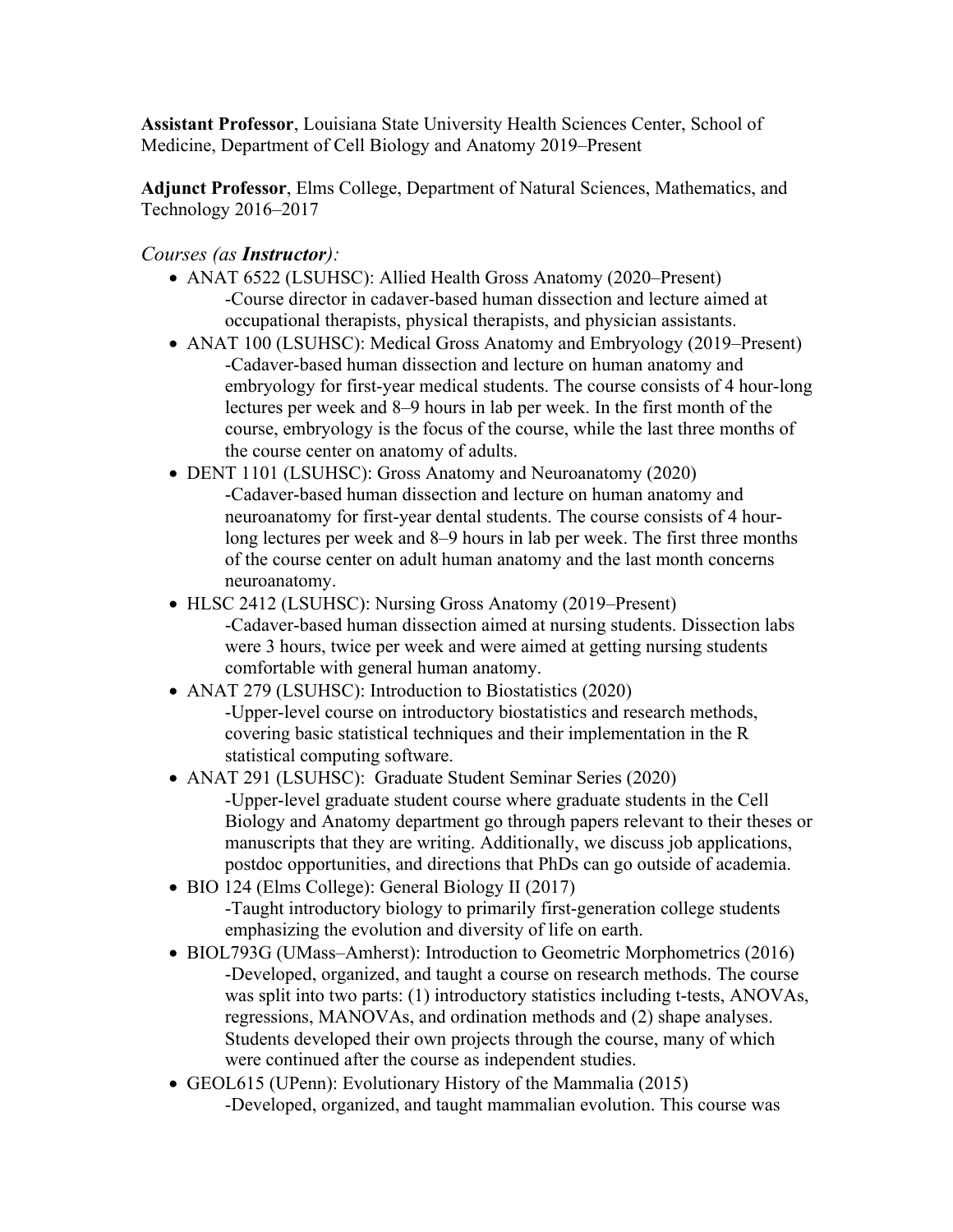organized for upper-level undergraduates such that students gave 45-minute presentations each class on a mammal clade of their choice. This gave students experience giving long format lectures.

• GEOL615 (UPenn): Special Topics in Paleontology: Morphometrics (2014) -Created, organized, and taught a course on the principles of geometric morphometrics and the application of morphometric theory to real data.

## *Courses (as Teaching Assistant):*

- Environmental Studies, Emory University, (2009-2010) ENVS 141: Introduction to Geology with lab (2010) ENVS 190: Introduction to Dinosaurs (2009)
- Earth and Environmental Science, University of Pennsylvania (2012-2014). GEOL 125: Earth and Life through Time (2012, 2013) GEOL 103: Natural Disturbances and Human Disasters (2013) GEOL 205: Paleontology (2014)

• *Guest Lectures*: Earth and Environmental Science, University of Pennsylvania (2012-2014).

GEOL 125 Earth and Life through Time: 2012 (2), 2013 (2)

GEOL 477 Introduction to Vertebrate Paleontology: 2011 (2)

GEOL 406 Advanced Paleontology: 2012 (1)

GEOL 478 Evolution of the Dinosaurs: 2012 (2), 2014 (2)

• *Informal Teaching:*

Lead weekly journal club (2010 - present)

## *Graduate Students Mentored:*

- Adam Lawson (Ph.D. Candidate, Louisiana State University Health Science Center): I am serving on Adam Lawson's Ph.D. committee (2019–present). He is working on reconstructing the lung of the African Grey Parrot to quantify individual variation in bird lungs using 3D modeling. He will be expanding this work to also study interspecific variation in lungs of three owl species as part of his Ph.D.
- Candace Grand Pre (Ph.D. Candidate, Louisiana State University Health Science Center): I am serving as a committee member on Candace Grand Pre's Ph.D. committee (2019–present). She is currently studying the hepatic piston of *Alligator mississippiensis* using ultrasound to better understand how modern crocodylians breathe. This work is currently expanding to assess the evolutionary history of crocodilian breathing.
- Adam Laing (Undergraduate, Masters, University of Pennsylvania, *Senior Thesis* and *Masters' Thesis,* 2012–2015): Adam and I developed his undergraduate thesis on nutrient foramen shape and its use in determining posture of extinct vertebrates, which became his masters' thesis during a fifth year at UPenn. As part of this project, I taught Adam basic statistics, phylogenetic comparative methods, geometric morphometrics, basic coding in R, and reviewed his thesis drafts and presentation. Adam presented these results at a *national conference (SVP)*. We have continued working together on this project since his graduation in 2015 and now have a **complete manuscript** based on the project, which will soon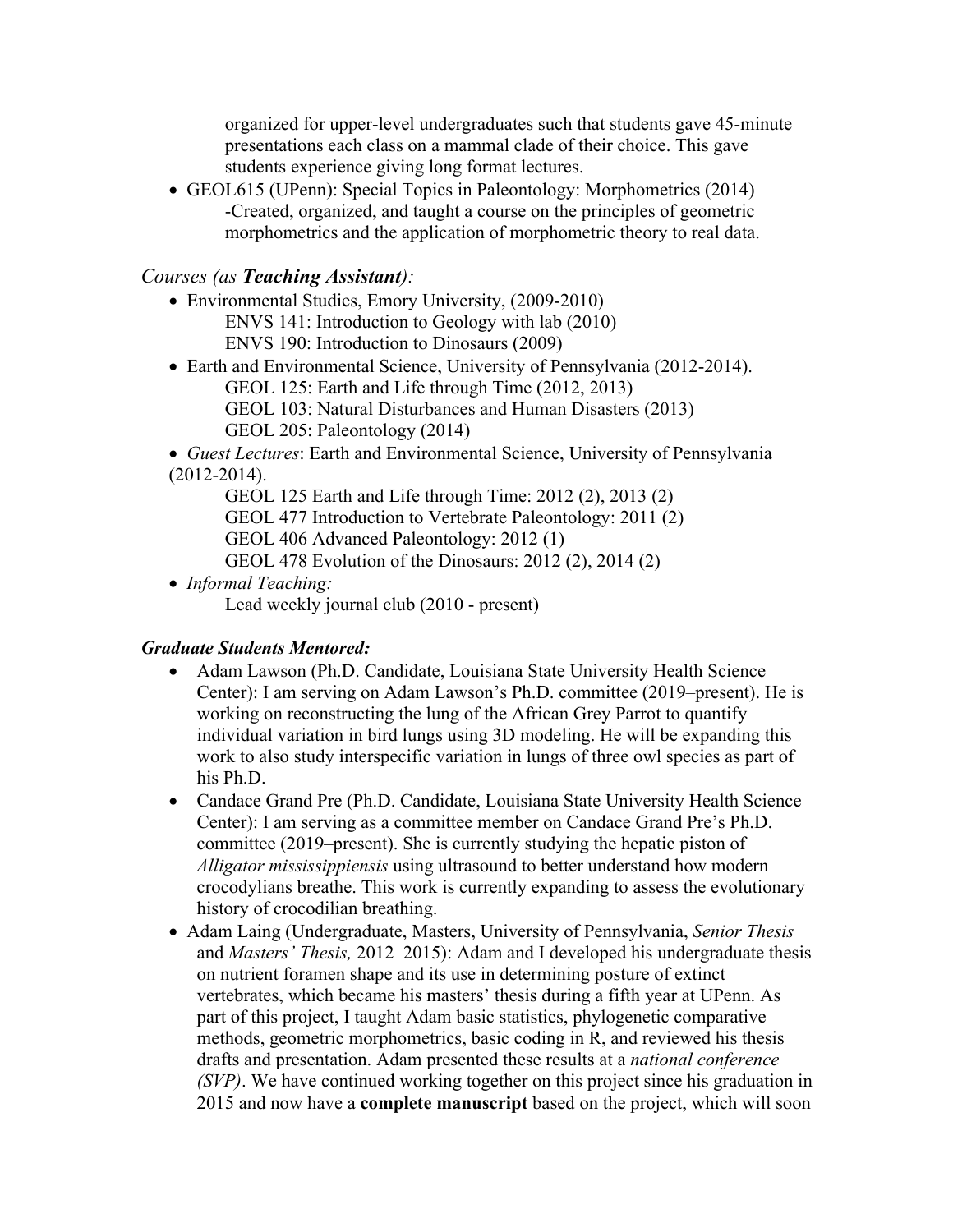be submitted to PLoSONE. Adam is now enrolled in a **Ph.D. program** at SUNY continuing his studies in evolutionary biology.

### *Undergraduate Students Mentored:*

- Tanner Frank (Undergraduate, University of Pennsylvania, *Senior Thesis*, 2012– present): Tanner and I worked together to develop his project on the relationship between avian pelvic shape and ecology. Through his project, Tanner learned geometric morphometric-based data collection, multivariate statistics, geometric morphometrics, and basic coding in R. Tanner gave a talk on his project at a *national meeting (SICB)* in the "best student presenters" section. Upon graduating, he was awarded a Smithsonian Internship that he carried out in Panama. Tanner and I are currently working on a **manuscript** based on his thesis that will be submitted to the Journal of Ornithology. Tanner is now a **Ph.D. student** at UC Berkeley.
- Samantha Cordero (Undergraduate, University of Pennsylvania, *Senior Thesis*, 2012–2015): I helped Sam develop her project on bird claw shape and the integration between bony ungual shape and the shape of the overlying keratinous sheath. As part of this project I taught Sam data collection techniques, multivariate statistics, geometric morphometrics, and basic coding in R. Sam collected data on over 600 specimens and won the **Rose Undergraduate Research Award** recognizing outstanding undergraduate research projects. She also presented her data at a *national conference (SVP).*
- Zena Casteel (Undergraduate, University of Massachusetts, *Senior Thesis*, 2015– 2017): Zena developed her project as part of my course, "Introduction to Geometric Morphometrics." She examined the relationship between beak shape and song in 9 subspecies of Song Sparrows. I taught her geometric morphometrics, statistics, and basic coding in R. She is now doing a **Fulbright Scholarship** in Brazil and has deferred acceptance to **Cornell University** until her Fulbright is complete.
- Emma Hoffman (Undergraduate, University of Pennsylvania, *Senior Thesis*, 2015); I helped mentor Emma on her undergraduate thesis on the effects of taphonomy on the fossil record in the Morrison Formation. She has earned a **master's degree** in geological education from SUNY Albany.
- Jacob Bridy (Undergraduate, University of Pennsylvania, 2015); I helped mentor Jacob on an ankylosaur tooth shape project, which became his senior thesis. This included teaching him typical traditional measuring techniques, reviewing basic statistics, and brainstorming with him on his project. He has now earned a **master's degree** in museum studies at the University of Washington.
- Daniel Tran (Undergraduate, University of Massachusetts, 2016); I mentored Daniel, Christian, and Chandler on a project evaluating morphometry in eye, ear, and olfactory bulb size across a range of bat species. Danny got experience using CT segmentation software and was introduced to working in a lab environment.
- Christian Lanzing (Undergraduate, University of Massachusetts, 2016); see above
- Chandler Kupris (Undergraduate, University of Massachusetts, 2016); see above

#### **WORKSHOPS ATTENDED**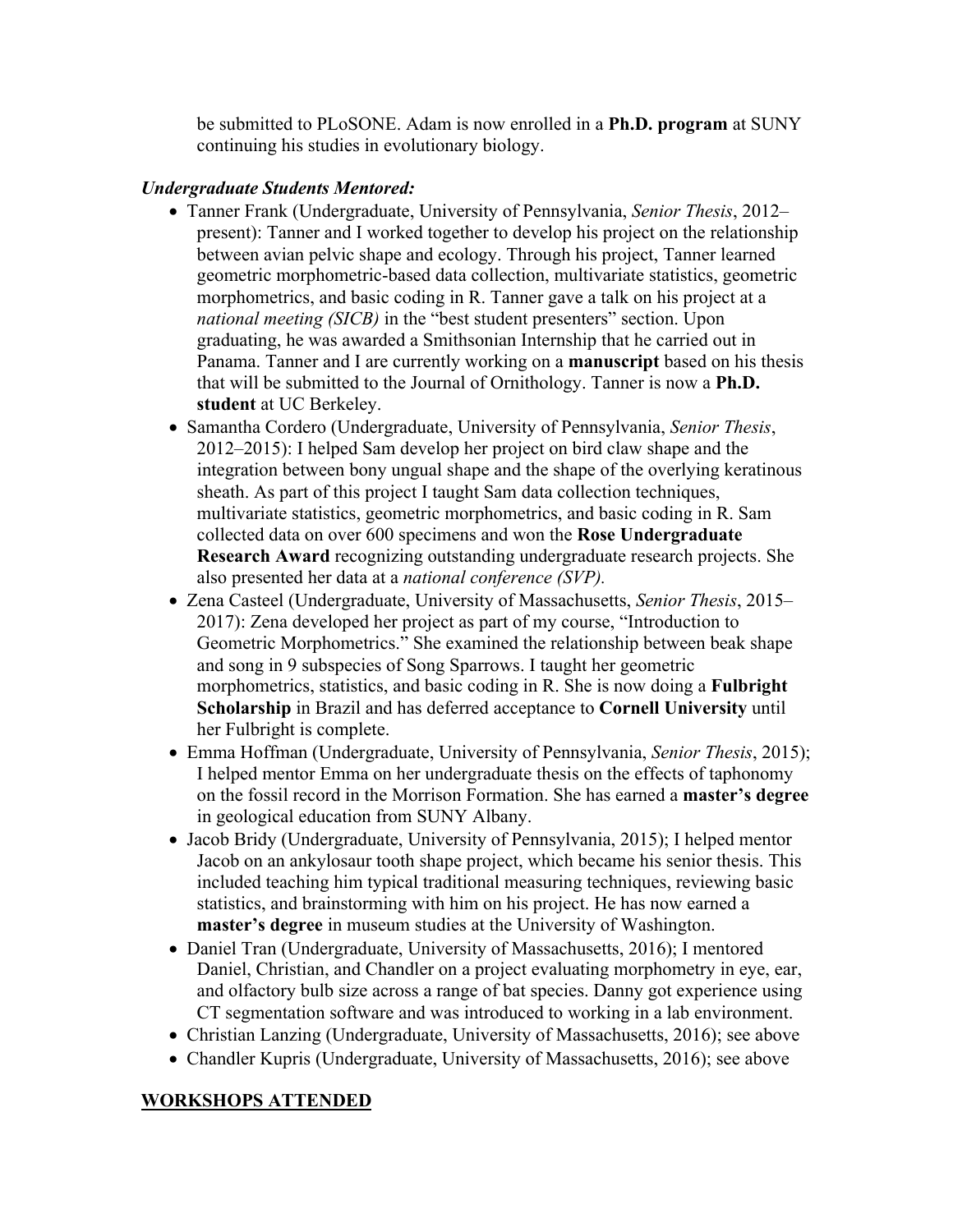- Creating an Inclusive Environment in the Laboratory, Louisiana State University Health Sciences Center, New Orleans, LA, USA, 2020
- SafeZone: Advocation for LGBTQ Peers, Louisiana State University Health Sciences Center, New Orleans, LA, USA, 2019
- Diversity, Equity, Inclusion, and Implicit Bias in Academia, Louisiana State University Health Sciences Center, New Orleans, LA, USA, 2019
- Open Source Hardware GPS Data Logging, Seneca Park Zoo, Rochester, NY, USA, 2018
- Early Career Researchers: When to Get Engaged? University of Oxford, Oxford, UK, 2018
- Telling Stories that Matter; Communicating your Research Through Story, University of Oxford, Oxford, UK, 2018
- Finite Element Analysis, University of Massachusetts –Amherst, Amherst, MA, USA, 2017
- Micro CT Training, Harvard University, Cambridge, MA, USA, 2016
- Geometric Morphometrics, University of California, Berkeley, CA, USA, 2014
- Micro CT Training, University of Pennsylvania, PA, USA, 2014
- Paleohistology Short Course, University of Bonn, Bonn, Germany, 2012
- 3D Geometric Morphometrics, Transmitting Science, Barcelona, Spain, 2012

# **FIELDWORK**

- Amherst Area Salamander Conservation (2016–2020)
- Belize (Spring 2016, 2018)
- Amherst Area Eastern Spadefoot Toad Conservation (Summer 2016)
- Amherst Area Swamp Sparrow Research (Summer 2016)
- New Mexico, Menefee Formation (Summer 2011, 2012, 2013)
- Gansu, China (Summer 2011, 2013)
- Coahuila, Mexico (Spring 2011)
- South Dakota, Hell Creek Formation (Summer 2011)
- Shandong, China (Winter 2010)
- Kenya (Summer 2009)
- Wyoming, Morrison Formation (Summer 2009)
- San Salvador, Bahamas (Fall 2007)

# **OUTREACH**

- Tigers Scholars Undergraduate Summer Enrichment Program (2020–Present) -Gave anatomy lectures to undergraduate participants. The program is aimed at engaging students from underrepresented groups in Louisiana in STEM fields (https://www.medschool.lsuhsc.edu/TigerScholarsSEP/)
- Outreach at the Audubon Zoo 2019 Present -Invited Speaker: "Neotropical Fruit Bats" –2019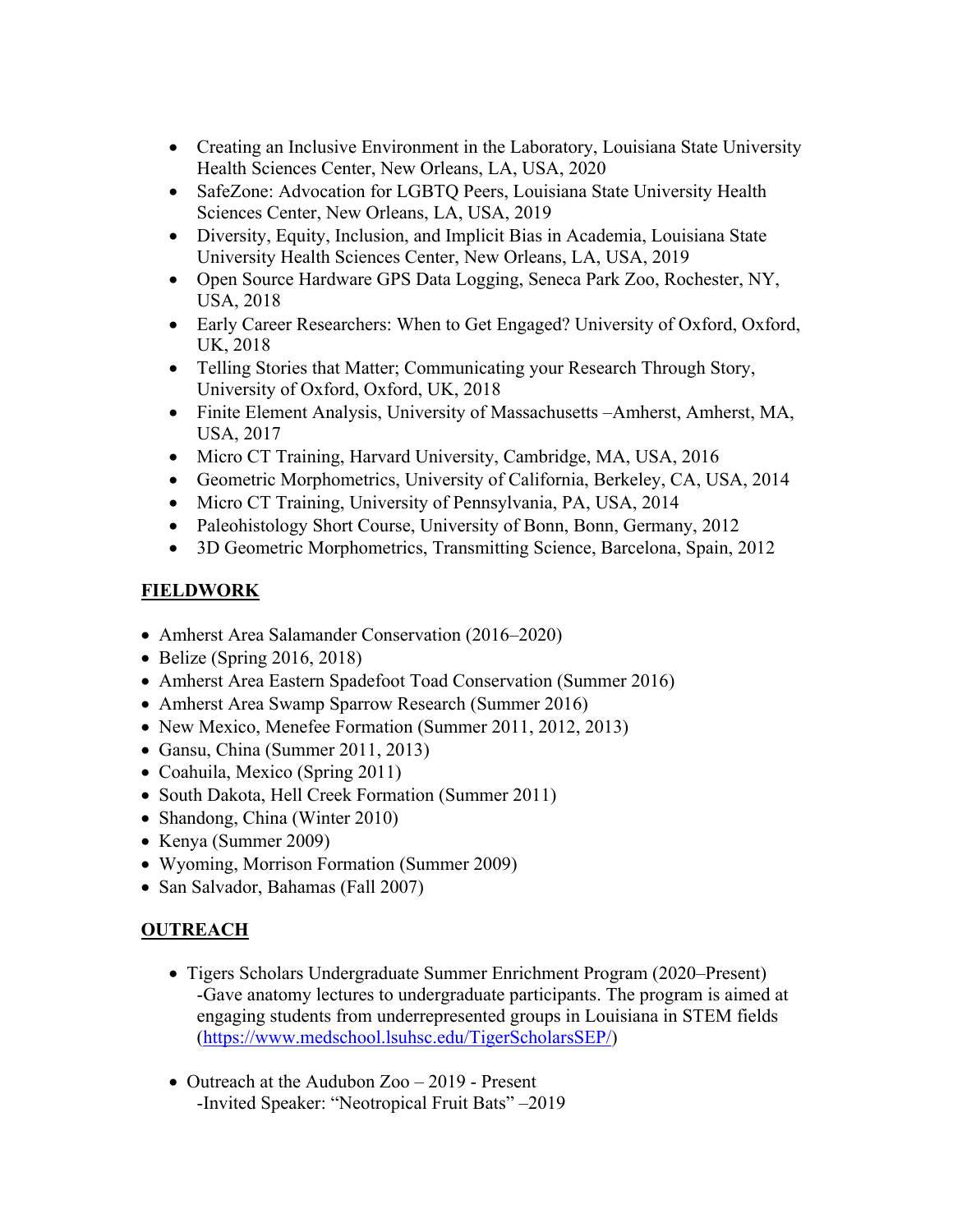-Acted as an expert on bats during Bat Appreciation Day–2019

- Super Science Saturdays (University of Oxford) 2019
- DayCon (Harvard University) 2018
- I Heart Science (Harvard University) 2018
- Hitchcock Center for the Environment (collaborator):
	- -Leader of citizen science based project on spotted salamander conservation collecting data on salamander tunnel efficacy along a roadway in Amherst, MA. This includes a number of talks on amphibian conservation and ecology: 2015–2017

-Invited Speaker: "An Invisible Terror: Birds and Window Collisions" – 2017 -Co-led demonstration on the use of coverboards to calculate red-backed salamander population size – 2017

• National Fossil Day "Meet a Paleontologist" (Harvard University) – 2017

#### **INVITED TALKS**

• Conference Seminar (Speaker at SPARCnet annual meeting) "Effects of Coverboard Age and Aging on Salamander Usage". – 2020

- Biology Seminar (Invited Speaker; Georgia Southern University) "The Evolutionary Diversity of Locomotor Innovation in Rodents) – 2020
- Bat Week (Invited Speaker; Audubon Zoo) "Neotropical Fruit Bats" 2019
- Project Teach (Invited Speaker; Harvard University) "How to become a paleontologist (and get paid for it)" –2019
- OEB Science Café, Citizen Science Panel (Invited Speaker; University of Massachusetts – Amherst) – 2017
- BioTap Undergraduate Invited Talk (University of Massachusetts Amherst) "The Evolution of Flight: Winging It" – 2016
- Delaware Valley Paleontological Society Invited Talk (Academy of Natural Sciences, Philadelphia) – 2014

## **PROFESSIONAL SERVICE:**

Editor at PeerJ (February 2020–Present)

-https://peerj.com/BPHedrick/

-4 Articles Edited (https://peerj.com/BPHedrick/#contributions)

Co-editor (with Dr. Peter Dodson) of a special volume of the Anatomical Record to be published April 2020

*Reviews: Evolution; BMC Evolutionary Biology; Acta Chiropterologica; Scientific Reports; Proceedings of the Royal Society: B; Interface Focus; Journal of Mammalian*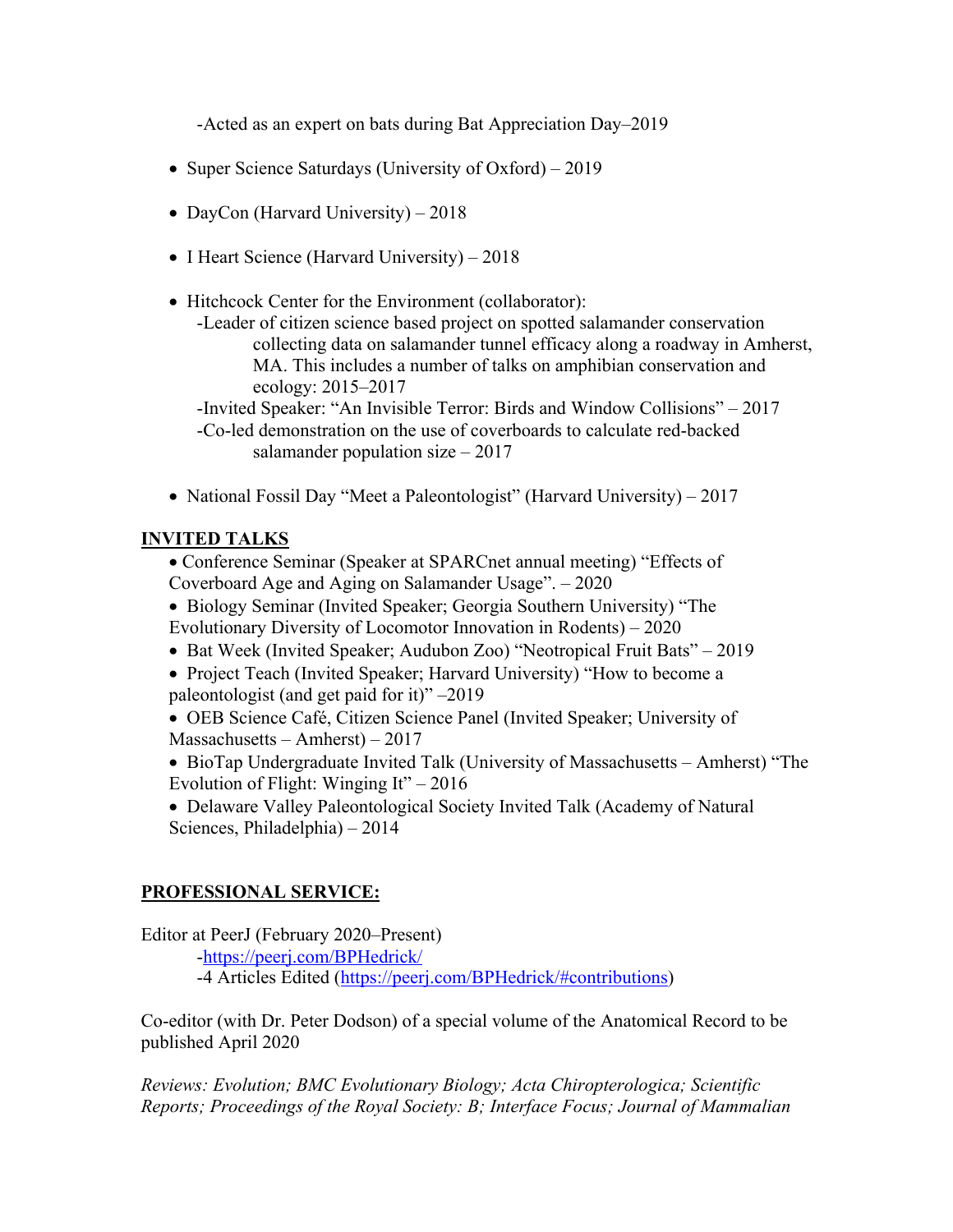*Evolution; PLoS ONE; The Anatomical Record; Historical Biology; Palaeogeography, Palaeoclimatology, Palaeoecology; Naturwissenschaften; Ameghiniana; Paleontological Contributions; Cretaceous Research; Journal of Palaeontology; EvoDevo; Zoology; PeerJ*

#### **ABSTRACTS AND CONFERENCE PRESENTATIONS**

| 2020 | Hedrick, B. P., Brocklehurst, N., Mitchell, J., and Benson, RBJ.                           |
|------|--------------------------------------------------------------------------------------------|
|      | Functional Constraints and Disparity in Bird Limb Proportion Evolution.<br>SICB [abstract] |
| 2020 | Grand Pre, C. A., Hedrick, B. P., and Schachner, E. R. Movement and                        |
|      | function of the hepatic-piston pulmonary apparatus during various modes                    |
|      | of respiration in the American Alligator (Alligator mississippiensis). SICB                |
|      | [abstract]                                                                                 |
| 2020 | Lawson, A. B., Echols, S. M., Hedrick, B. P., and Schachner, E. R.                         |
|      | Anatomy of the respiratory system of the African Grey Parrot (Psittacus                    |
|      | erithacus erithacus) SICB [abstract]                                                       |
| 2020 | Schachner, E. R., Diaz JR, R. E., and Hedrick, B. P. Anatomy of the                        |
|      | crocodilian bronchial tree and implications for the ancestral archosaurian                 |
|      | lung. SICB [abstract]                                                                      |
| 2020 | Orbach, D. N., Brennan, P. L. R., Hedrick, B. P., Keener, W., Webber,                      |
|      | M., and Mesnick, S. L. Unique coevolution of genital asymmetry and                         |
|      | lateralized mating behavior in a mammal. SICB [abstract]                                   |
| 2020 | Mutumi, G. L., Hall, R. P., Hedrick, B. P., Yohe, L. R., Sadier, A.,                       |
|      | Davies, K. T. J., Dávalos, L. M., Rossiter, S. J., Sears, K., Dumont, E. R.                |
|      | Mosaic evolution of sensory and biomechanical structures in the adaptive                   |
|      | radiation of neotropical leaf-nosed bats. SICB [abstract]                                  |
| 2020 | Hall, R. P., Mutumi, G. L., Hedrick, B. P., Yohe, L. R., Sadier, A.,                       |
|      | Davies, K. T. J., Dávalos, L. M., Rossiter, S. J., Sears, K., Dumont, E. R.                |
|      | Ancestral generalization as a potential gateway to rapid dietary divergence                |
|      | in neotropical leaf-nosed bats. SICB [abstract]                                            |
| 2019 | Mutumi, G. L., Hall, R. P., Hedrick, B. P., Yohe, L. R., Sadier, A.,                       |
|      | Davies, K. T. J., Dávalos, L. M., Rossiter, S. J., Sears, K., Dumont, E. R.                |
|      | The influence of sensory and biomechanical modules on the evolution of                     |
|      | neotropical leaf-nosed bats. NASBR [abstract]                                              |
| 2019 | Hall, R. P., Mutumi, G. L., Hedrick, B. P., Yohe, L. R., Sadier, A.,                       |
|      | Davies, K. T. J., Dávalos, L. M., Rossiter, S. J., Sears, K., Dumont, E. R.                |
|      | Dietary Generalization: A Gateway to Rapid Dietary Divergence in New                       |
|      | World Leaf Nosed Bats. NASBR [abstract]                                                    |
| 2019 | Hedrick, B. P., Mitchell, J. Benson, R. B. J. Functional constraints lead to               |
|      | decreased disparity in bird limb proportion evolution. ICVM [abstract]                     |
| 2019 | Hedrick, B. P., Dumont, E. R., Pierce, S. E. 2019. The Evolutionary                        |
|      | Success of Rodents Is Not Linked to the Evolution of Locomotor                             |
|      | Innovation. SICB [abstract]                                                                |
| 2019 | ER Schachner, E. R. Richbourg, H. A., Hedrick, B. P., Diaz Jr, R. E.                       |
|      | 2019. Lung Architecture in Cuvier's Dwarf Caiman (Paleosuchus                              |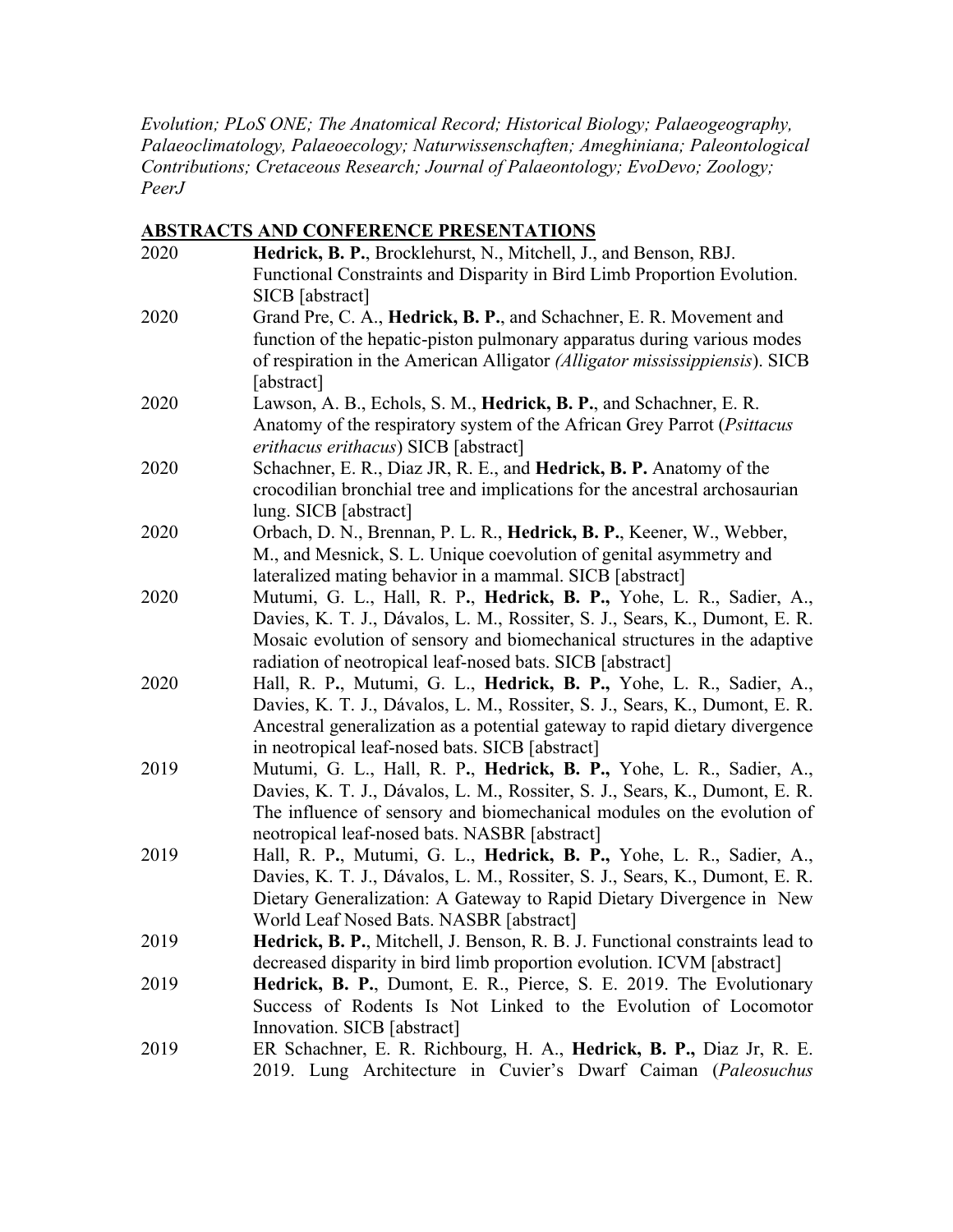|      | <i>palpebrosus</i> ) and the Structural Diversity of the Crocodilian Bronchial<br>Tree. Experimental Biology [abstract]                 |
|------|-----------------------------------------------------------------------------------------------------------------------------------------|
| 2018 | Hall, R. P., Mutumi, G. L., Hedrick, B. P., Dávalos, L. M., Rossiter, S.,                                                               |
|      | Sears, K., and Dumont, E. R. How Is Relative Sensory Organ Volume                                                                       |
|      | Related to Diet Driven Diversification in Phyllostomids? NASBR                                                                          |
|      | [abstract]                                                                                                                              |
| 2018 | Mutumi, G. L., Hedrick, B. P., Dávalos, L. M., Rossiter, S., Sears, K.,                                                                 |
|      | and Dumont, E. R. Integration and Morphological Disparity in the Most                                                                   |
|      | Dietary Diverse Clade of Mammals. NASBR [abstract]                                                                                      |
| 2018 | Hedrick, B. P., Cordero, S. A., O'Roark, P. and Watt, E. How did the                                                                    |
|      | salamander cross the road? Improvements to older amphibian culverts.                                                                    |
|      | JMIH [abstract]                                                                                                                         |
| 2018 | Munteanu, V. D. and Hedrick, B. P. 2018. Hit the Ground Running: How                                                                    |
|      | Locomotor Mode Affects Post-Cranial Morphology in Order Carnivora.<br>SICB [abstract]                                                   |
| 2017 | Hedrick, B. P., Pierce, S. E., and Dumont, E. R. 2017. Disparity in the                                                                 |
|      | cross-sectional geometry of limb bones in birds and bats. BCoN [abstract]                                                               |
| 2017 | Hedrick, B. P. and Dumont, E. R. 2017. Putting the Leaf-Nosed Bats in                                                                   |
|      | Context: A Geometric Morphometric Analysis of the Three Largest Bat                                                                     |
|      | Clades. NASBR. [abstract]                                                                                                               |
| 2017 | Mutumi, G. L., Hedrick, B. P., Davalos, L. M., Rossiter, S., Sears, K.,                                                                 |
|      | and Dumont, E. R. 2017. Skull Shape Diversity among Phyllostomids in                                                                    |
|      | Relation to Immediate Outgroups: Phylogeny or Function. NASBR.                                                                          |
|      | [abstract]                                                                                                                              |
| 2017 | Hedrick, B. P., Cordero, S., O'Roark, P., Watt, E. 2017. Assessment of                                                                  |
|      | the First Amphibian Road Crossing Structure in North America 30 Years                                                                   |
|      | After Installation. Joint Meeting of Ichthyology and Herpetology                                                                        |
|      | [abstract]                                                                                                                              |
| 2017 | Orbach, D., Hedrick, B. P., Brennan, P. L. R. 2017. Vaginal shape<br>variation in cetaceans: evolution of extreme diversity. Biology of |
|      | Spermatozoa Annual Conference. [abstract]                                                                                               |
| 2017 | Liu, B., Han, S., Hedrick, B. P., Modarres-Sadeghi, Y., and Lynch, M. E.                                                                |
|      | 2017. Tumor Cells Experience Uniformly Distributed Mechanical Cues in                                                                   |
|      | a 3D Bone Scaffold During Perfusion. Biomedical Engineering Society                                                                     |
|      | Annual Meeting [abstract]                                                                                                               |
| 2017 | Hedrick, B. P. and Dodson, P. 2017. Assessing Alligator Limb                                                                            |
|      | Architecture Using Geometric Morphometrics: Allometry, Disparity, and                                                                   |
|      | Integration. SICB [abstract]                                                                                                            |
| 2017 | Casteel, Z., Hedrick, B. P., Strauss, A., and Podos, J. 2017. The Sound of                                                              |
|      | Shape: Subtle aspects of subspecific variation in the highly polytypic Song                                                             |
|      | Sparrow. SICB [abstract]                                                                                                                |
| 2017 | Vander Linden, A., Hedrick, B. P., Kalimar, J. M., and Dumont, E. 2017.                                                                 |
|      | Three-dimensional morphology of the atlas vertebra in relation to ecology                                                               |
|      | in primates, rodents, and relatives. SICB [abstract]                                                                                    |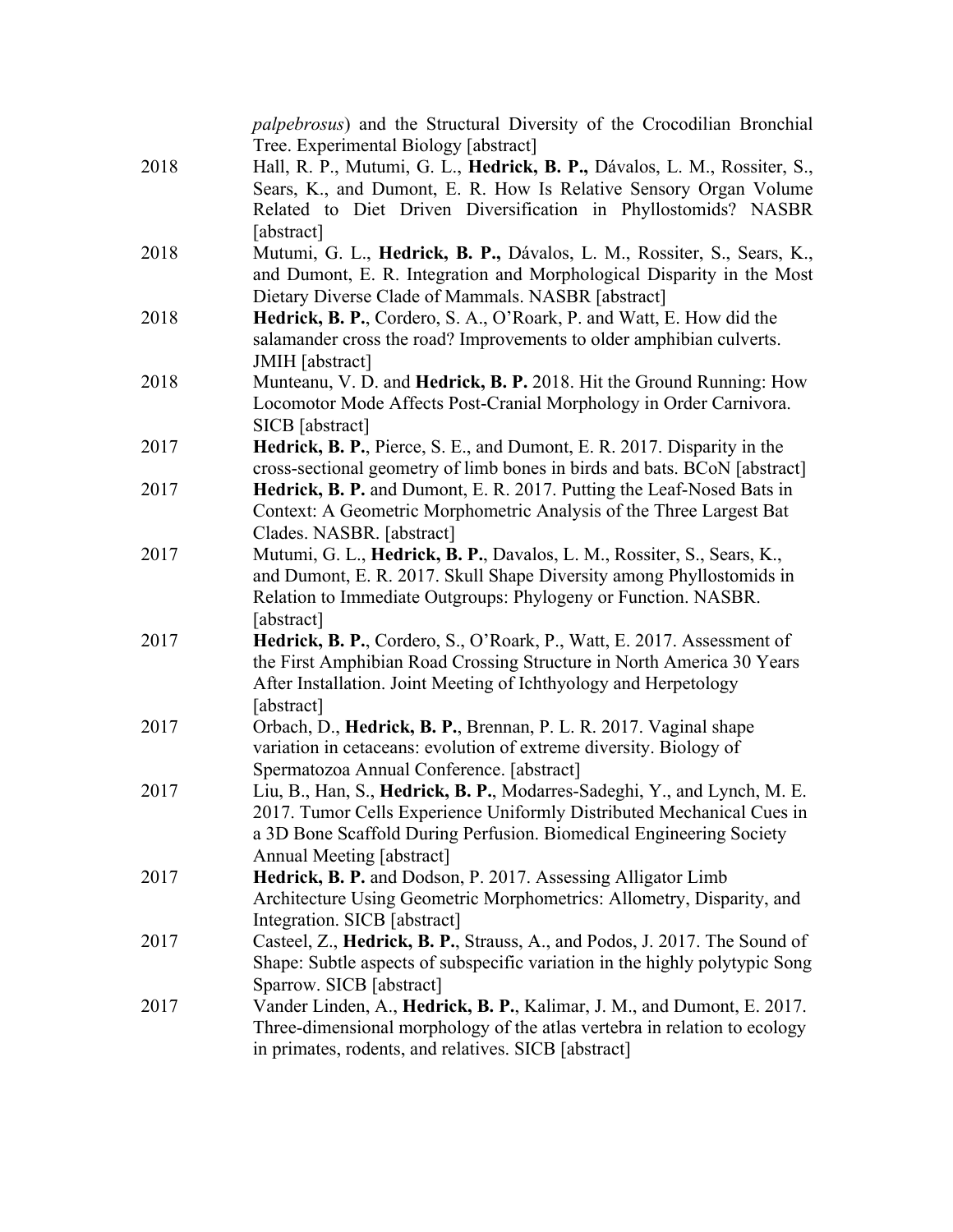| 2017 | Dumont, E., Hedrick, B. P. Davalos, L. M., Rossiter, S. Sears, 2017. The<br>morphology of the bat sensory system: correlates of sight, |
|------|----------------------------------------------------------------------------------------------------------------------------------------|
|      | chemosensation, and hearing in noctilionoid bats. SICB [abstract]                                                                      |
| 2017 | Frank, T., Hedrick, B. P., and Dodson, P. 2017. Correlating Avian                                                                      |
|      | Hindlimb Function and Pelvic Morphology with 2-D Geometric                                                                             |
|      | Morphometrics. SICB [abstract]                                                                                                         |
| 2016 | Zanno, L. E., Tsogtbaatar, K., Noto, C., Evans, D., Cordero, S., and                                                                   |
|      | Hedrick, B. P. 2016. Restoring an enigma: Dimensional comparison                                                                       |
|      | analysis and keratinous sheath reconstruction of the manual unguals of                                                                 |
|      | Therizinosaurus. Mongolian Symposium [abstract]                                                                                        |
| 2016 | Hedrick, B. P., Vander Linden, A., Yohe, L., Davalos, L. M., Sears, K., et                                                             |
|      | al. 2016. Iodine staining and MicroCT: A window into noctilionoid                                                                      |
|      | sensory structures. NASBR [abstract]                                                                                                   |
| 2016 | Dumont, E., Hedrick, B. P. Davalos, L. M., Rossiter, S. Sears, 2016. The                                                               |
|      | morphology of the bat sensory system: correlates of sight,                                                                             |
|      | chemosensation, and hearing in noctilionoid bats. International Bat                                                                    |
|      | Research Conference [abstract]                                                                                                         |
| 2015 | Hedrick, B. P., Mitchell, P., Cordero, S. A., Kassutto, M., Monge, J., and                                                             |
|      | Dumont, E. 2015. Disparity in the cross-sectional geometry of limb bones                                                               |
|      | in birds and bats. SICB [abstract]                                                                                                     |
| 2015 | Hedrick, B. P., Mitchell, P., Cordero, S. A., Kassutto, M., Monge, J., and                                                             |
|      | Dumont, E. 2015. Disparity in the cross-sectional geometry of limb bones                                                               |
|      | in birds and bats. NASBR [abstract]                                                                                                    |
| 2015 | Hedrick, B. P., Lynch, E. R., and Dodson, P. 2015. Quantifying the                                                                     |
|      | Impact of Diagenetic Deformation of Dinosaur Fossils on Geometric                                                                      |
|      | Morphometrics Studies. Journal of Vertebrate Paleontology [abstract]                                                                   |
| 2015 | Laing, A., Hedrick, B. P., and Dodson, P. 2015. New Quantitative                                                                       |
|      | Methods for Discriminating Posture of Vertebrates Based on Long Bones.                                                                 |
|      | Journal of Vertebrate Paleontology [abstract]                                                                                          |
| 2014 | Hedrick, B. P., Lynch, E. R., Manning, P. L., and Dodson, P. 2014. A                                                                   |
|      | geometric morphometric approach to quantifying the interaction between                                                                 |
|      | biologic and taphonomic influences on fossil shape variation using                                                                     |
|      | Psittacosaurus. Journal of Vertebrate Paleontology. [abstract]                                                                         |
| 2014 | Cordero, S. A., Hedrick, B. P., and Dodson, P. 2014. A geometric                                                                       |
|      | morphometric analysis of archosaur claw shape and its implications for                                                                 |
|      | keratinous sheath morphology in extinct taxa. Journal of Vertebrate                                                                    |
|      | Paleontology. Abstracts Volume.                                                                                                        |
| 2014 | Hedrick, B. P., Laing, A., Cordero, S., Omar, G., Wolfe, D. Dodson, P.                                                                 |
|      | and McDonald, A. 2014. The stratigraphy and sedimentology of new                                                                       |
|      | vertebrate localities in the Menefee Formation of New Mexico. GSA                                                                      |
|      | Abstracts with Programs 46 (2). [abstract]                                                                                             |
| 2014 | McDonald, A. T., Wolfe, D. G., Hedrick, B. P., Cordero, S. A., Laing, A.                                                               |
|      | 2014. New discoveries of dinosaurs and other vertebrates from the Upper                                                                |
|      | Cretaceous (Campanian) Menefee Formation of New Mexico. [abstract]                                                                     |
| 2013 | Hedrick, B. P. and Dodson, P. 2013 Lujiatun psittacosaurids:                                                                           |
|      | understanding individual and taphonomic variation using 3D geometric                                                                   |